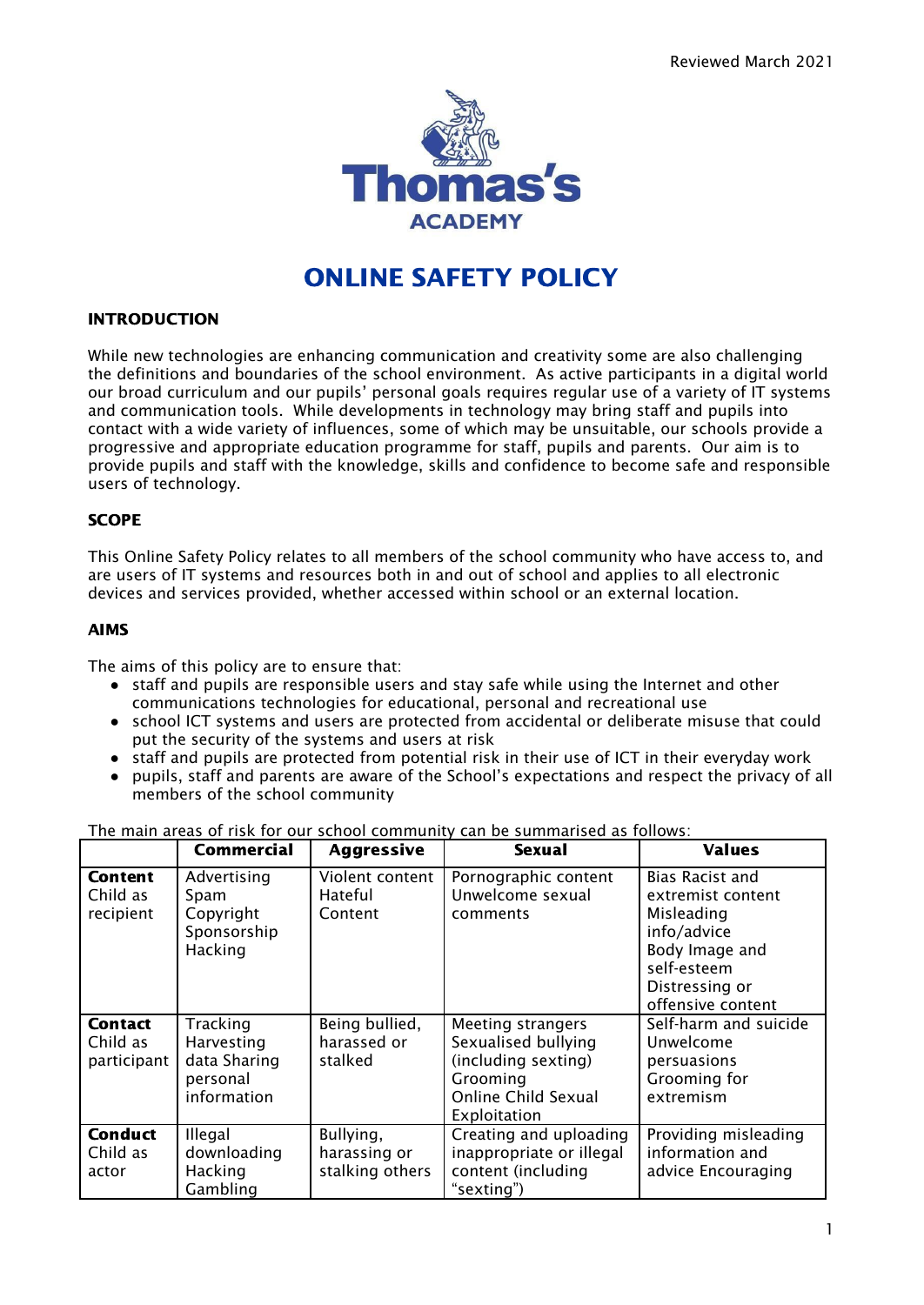| Privacy   | Unhealthy/inappropriat | others to take risks |
|-----------|------------------------|----------------------|
| Copyright | e sexual relationships | online               |
|           | Child on child         | Sharing extremist    |
|           | sexualised or harmful  | views Problematic    |
|           | behaviour              | Internet Use or      |
|           |                        | "Addiction"          |
|           |                        | Plagiarism           |

# ROLES AND RESPONSIBILITIES

#### All Users

All users are responsible for using the school IT and communication systems in accordance with the relevant Acceptable Use Policy. All staff and pupils will sign an Acceptable Use Agreement and be trained in online safety. All users are expected to model safe, responsible and professional behaviours in their own use of technology.

## Safeguarding Team

The Safeguarding team responsibilities are outlined in the Safeguarding and Child Protection policy. They will ensure that all staff receive suitable training and development to carry out their responsibilities in a safe and supportive environment. An online safety log will be kept and reviewed regularly by the Safeguarding team. As part of their induction, new staff will be provided with information and guidance regarding the online safety policy.

## Digital Lead

The Digital Lead is regularly updated on current online safety issues and legislation, and is aware of the potential for serious child protection concerns. They take day to day responsibility for online safety issues and a leading role in establishing and reviewing the school's online safety policy/documents.

An awareness and commitment to online safety is promoted across the school community by facilitating training and advice for all staff while ensuring online safety education is embedded within the curriculum. The Digital Lead monitors the impact of online safety training and assesses future training needs.

The Digital Lead communicates regularly with the Executive and Associate Heads, SLT, DSLs and IT support to discuss current issues. They ensure that online safety incidents are logged as a safeguarding incident and that all staff are aware of the procedures that need to be followed in the event of an incident as outlined in our Safeguarding and Child Protection policy.

## Parents, carers and extended family

To support families in helping their children use technology safely our schools will seek to provide information and awareness to parents and carers through;

- Reference to relevant resources and websites on the school website
- Recommended guidance on technology use in letters and bulletins
- Parents evenings
- High profile national events e.g. Safer Internet Day

# EXPECTATIONS

All users are responsible for using the school IT and communication systems in accordance with the relevant Safeguarding, Behaviour and Acceptable Use Policies.

All staff will supervise and guide pupils carefully when engaged in learning activities involving online technology, and use common-sense strategies in learning resource areas where older pupils have more flexible access. Any misuse will be reported to the Digital Lead/Safeguarding Team in line with the reporting procedures outlined in the Safeguarding policy.

All staff are encouraged to take professional, reasonable precautions when working with pupils, previewing websites and resources before use; using age-appropriate (pupil friendly) search engines where more open Internet searching is required with younger pupils.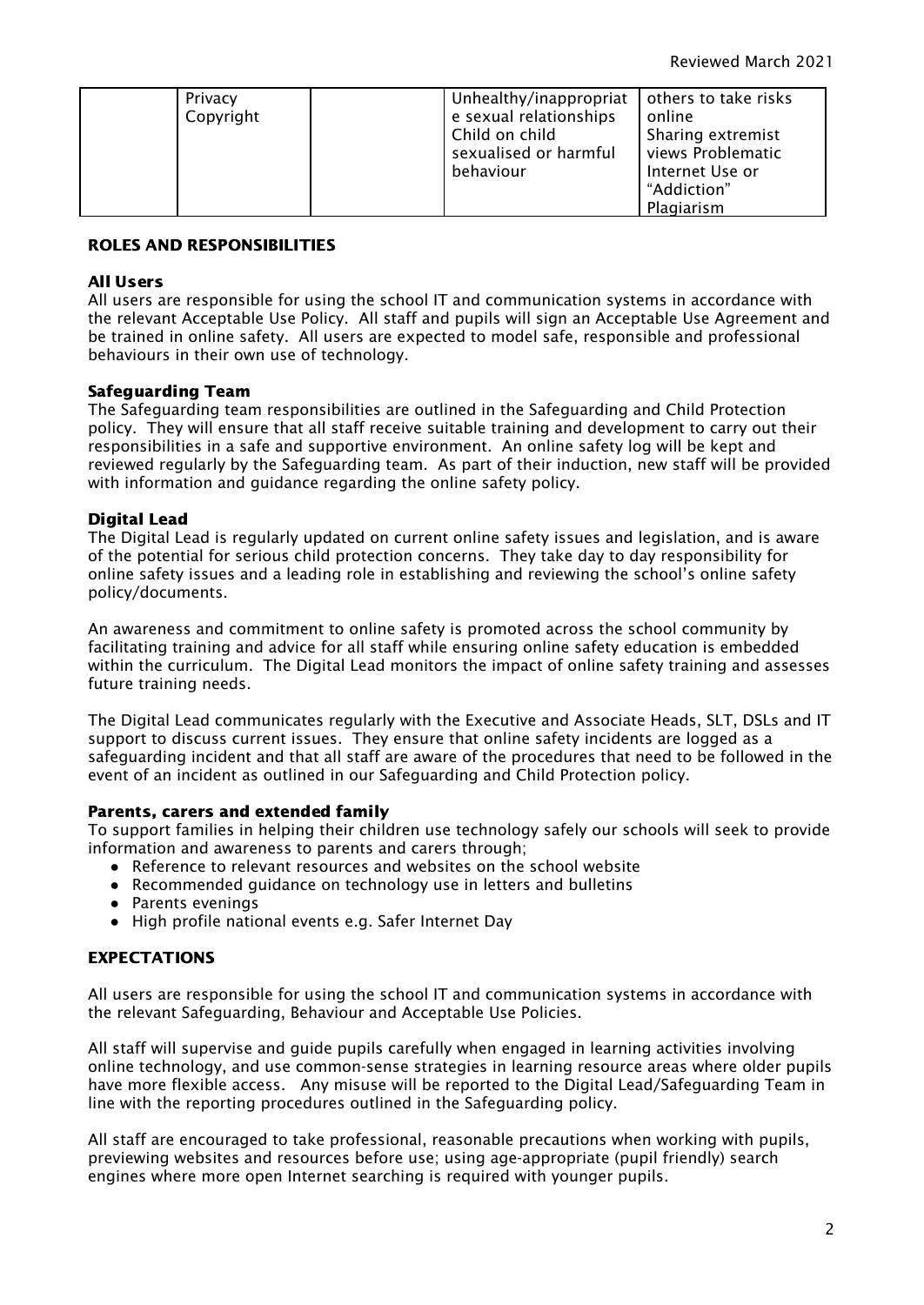#### School Equipment

Staff are responsible for ensuring that any equipment loaned to them by the school, is used primarily to support their professional responsibilities. The IT team keep a list of all members of staff who have use of a work device and will share this with the Designated Safeguarding Lead.

School devices will only be used by pupils during lessons and with permission from the teacher. Mobile devices are not permitted to be used in certain areas within the school site, e.g. toilets. All users are required to log off or lock the computer/device when they have finished working or are leaving the computer/device unattended.

The school maintains equipment to ensure Health and Safety is followed. All device use is open to monitoring scrutiny and the Head/ SLT are able to withdraw or restrict authorisation for use at any time, if it is deemed necessary. The School reserves the right to search the content of any mobile devices on the school premises where there is a reasonable suspicion that it may contain illegal or undesirable material, including pornography, violence or bullying.

## Personal Mobile Devices

All users must follow the expectations outlined in our Acceptable Use Policy and Parental Guidance. Whether in school or at an off-site event, mobile devices brought in to school are the responsibility of the device owner. The school accepts no responsibility for the loss, theft or damage of personally-owned mobile devices.

#### EDUCATIONAL STRATEGIES

As a response to changing attitudes to technology in the classroom, all teachers share collective responsibility for promoting and enhancing digital literacy. All teachers use cloud based software to communicate and set digital tasks for pupils. They use iPads in the classroom to further embed digital literacy into the wider curriculum, reaching beyond the Computing classroom.

Our school:

- Embeds online safety education throughout both Computing and Character Curriculum lessons. This aims to build resilience, critical thinking skills and behaviours appropriate to their age and experience;
- plan online use carefully to ensure that it is age-appropriate and supports the learning objectives for specific curriculum areas;
- will regularly remind pupils about their responsibilities through the Pupil Acceptable Use Policy and reinforce messages as part of pastoral activities such as creating digital manifestos
- ensure staff are aware of their responsibility to model safe and responsible behaviour in their own use of technology both in and out of school, e.g. use of passwords, logging-off, use of content, research skills, copyright;
- ensure that staff and pupils understand issues around plagiarism; how to check copyright and also know that they must respect and acknowledge copyright/intellectual property rights:
- ensure pupils only use school-approved systems and publish within appropriately secure / age-appropriate environments.

Thomas's Academy is committed to providing our staff with regular training and development opportunities. We provide regular CPD content that reflects current educational research and advances in technology. We ensure that staff have regular opportunities to discuss and reflect on current issues as part of structured safeguarding provision.

#### **SECURITY**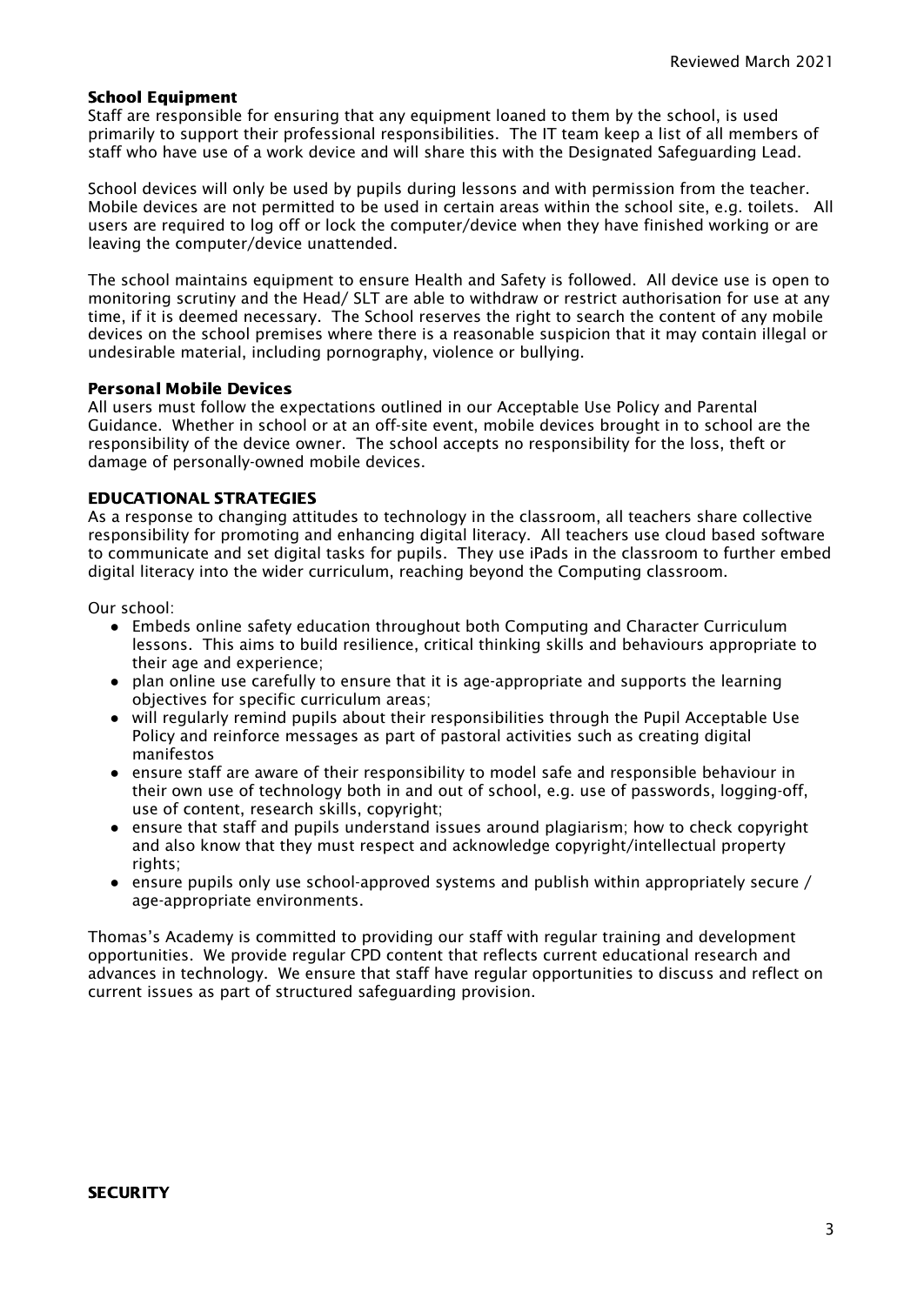#### Passwords

We ensure that all staff and pupils always keep their passwords and pin numbers private. If a password is compromised the school should be notified immediately.

#### Digital Images

Parents are required to sign an online consent form giving permission for pupils' digital images to be used in a range of formats. Until they have done this it must be assumed that no permission has been given.

The school office keeps a list of the pupils for whom photograph permission is not given and this is shared with any school photographers.

Members of staff can also opt out of having their image on Social Media and should inform the SLT in writing.

When using social media, for the privacy and protection of all children and adults, it is vital to be vigilant and follow the agreed procedures outlined in the ICT (Acceptable Use) Policy.

Expectations with regards to the use of personal devices to take any form of digital images (still or moving) by any pupil or adult can be found in the Personal Devices and Photography Policy.

If the use of technology humiliates, embarrasses or causes offence it is unacceptable regardless of whether 'consent' was given. This includes uploading digital images to a website or using mobile devices to photograph or film any pupil, parent or member of staff without their consent.

Pupils are taught about how images can be manipulated in their online safety education programme and also taught to consider how to publish for a wide range of audiences which might include school leaders, parents or younger children as part of their Computing and PSHCE schemes of work. They are advised to be very careful about placing any personal photos on any online network space. They are taught to understand the need to maintain privacy settings so as not to make public, personal information

#### School Website

The Executive Head takes overall responsibility to ensure that the website content is accurate and the quality of presentation is maintained. The school website complies with statutory DfE requirements. Where other's work is published or linked to, we credit the sources used and state clearly the author's identity or status.

#### Internet access, virus protection and filtering

The school network has educational filtered secure broadband connectivity and ensures network health through use of anti-malware software. A progressive filtering system blocks sites that fall into sensitive categories (e.g. adult content, race hate, gambling) and ensures age appropriate access to resources based on educational needs. The TLDS Director of IT keeps a log of all changes to filtering systems. Any amendments are made in consultation with the Digital Lead.

The Thomas's network has been secured to appropriate standards suitable for educational use. The network has a shared work area for pupils and one for staff. Staff and pupils are shown how to save work and access work from these areas.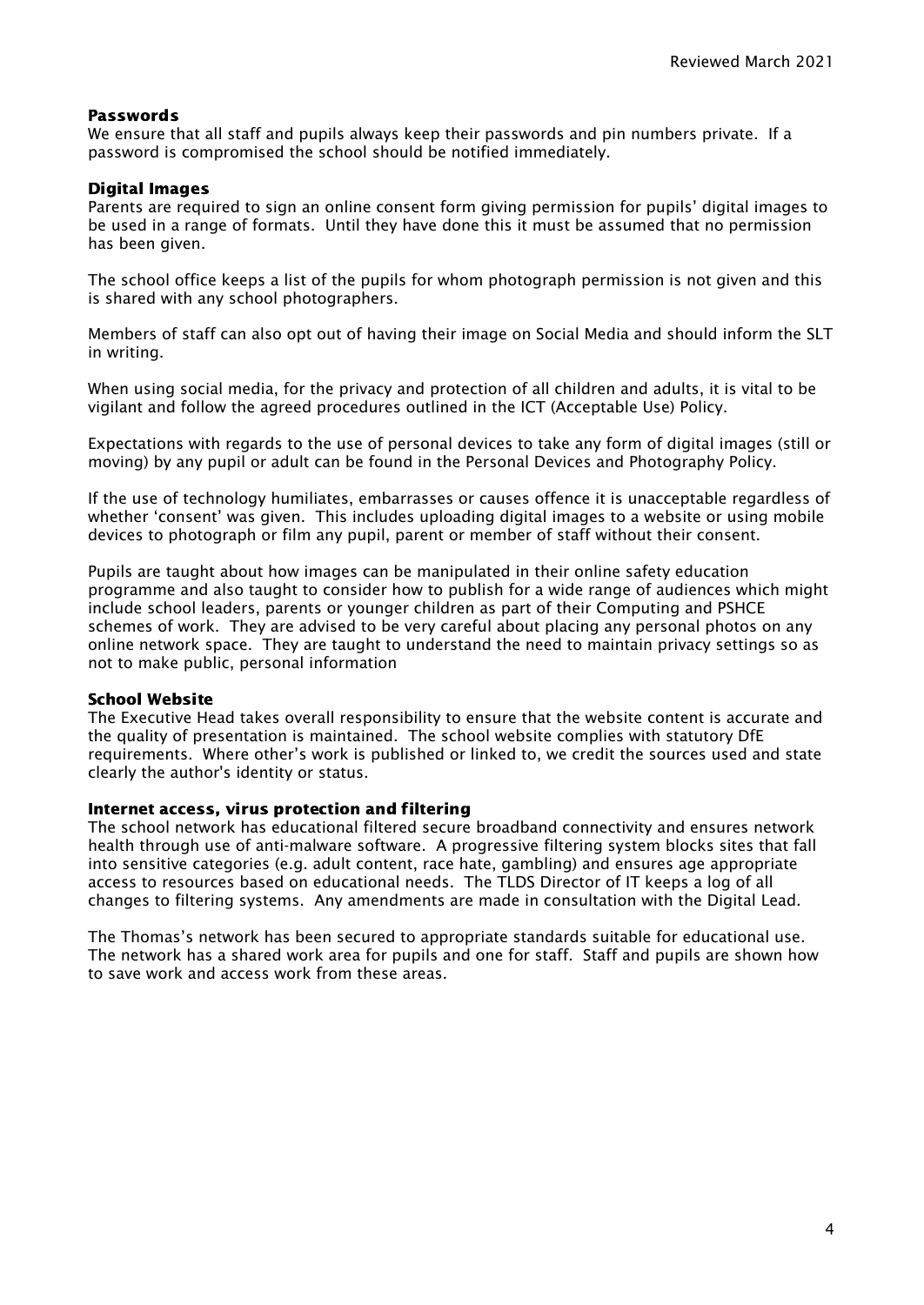#### Network management (user access, backup)

All IT and communications systems are installed professionally and regularly reviewed to ensure they meet health and safety standards. The TLDS Support team:

- use individual, audited log-ins for all users
- use guest accounts occasionally for external or short term visitors for temporary access to appropriate services
- use teacher 'remote' management control tools for controlling workstations/viewing users/setting-up applications and Internet web sites, where useful
- is required to be up-to-date with services and policies
- has daily back-up of school data (admin and curriculum)
- ensures storage of all data within the school will conform to the EU and UK data protection requirements; Storage of data online, will conform to the EU data [protection](http://en.wikipedia.org/wiki/Data_Protection_Directive) directive where storage is hosted within the EU.
- does not allow any outside agencies to access our network remotely except where there is a clear professional need and then access is restricted and is only through approved systems.

Senior Leaders at the Academy work in partnership with the IT Support team to ensure any concerns about the system are communicated so that systems remain robust and protect pupils. There is a clear disaster recovery system in place that includes a secure, remote, off-site backup of data.

Staff requests for information or help should always be directed to IT support via the helpdesk. Staff requests for the provision of new software or hardware should be made to your Digital lead.

#### ONLINE COMMUNICATION

References to online communications and social media include software, applications (including those running on mobile devices), email and websites, which enable users to interact, create and exchange information online. Examples include, but are not limited to, sites such as Facebook, Twitter, LinkedIn, YouTube, Wikipedia and Instagram. Also included is the use of SMS and instant messaging clients, such as, WhatsApp, iMessage and Snapchat. Internet/email use is monitored.

Electronic messages are not anonymous and can be tracked and live forever on the Internet. Social Media sites archive content posted, even when deleted from online profiles. Once information is placed online, the author relinquishes control of it. A teacher should never share information with pupils or parents in ANY environment that they would not willingly or appropriately share in a school or school-related setting or in the community.

Extreme care should be taken when transferring sensitive personal information online, in particular regarding SEND or safeguarding issues. If there is no secure file transfer solution available for the situation, then the data / file must be protected with security encryption. Staff use encrypted devices or secure remote access where staff need to access sensitive data off-site.

#### All Staff

Staff are instructed to always keep professional and private communication separate. Use of email and internet for personal purposes is permitted but any such use must be limited and must not disrupt staff duties.

Staff members who wish to communicate with pupils online may do so only with the approval of the school, using official Thomas's Academy sites and accounts created specifically for this purpose. These sites are managed and controlled by TLDS administrators. There should be no connection made between any personal accounts and school accounts used for educational purposes. Use of any school approved social networking will adhere to the Acceptable Use Policy.

Teachers are advised that they should use a separate email address just for social networking so that any other contact details are not given away. They should also be aware that they can be vulnerable to unintended misuses for electronic communication. Email, texting and social media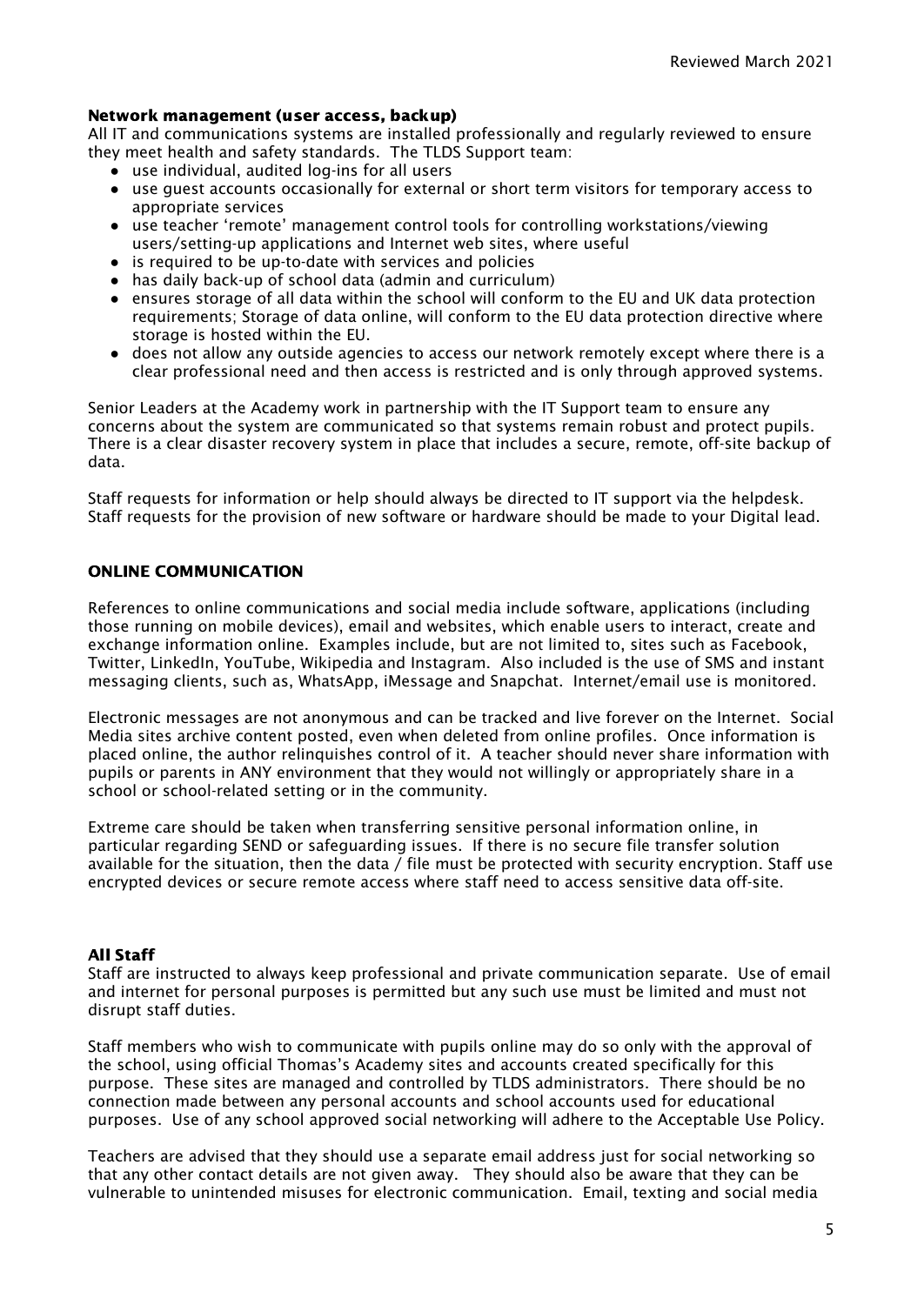encourage casual dialogue and often innocent actions can easily be misconstrued or manipulated. Social networking sites blur the line between work and personal lives and discretion should be used at all times with both parents and colleagues.

Staff are expected to regularly review their privacy settings to ensure that profiles and photographs are not viewable to the general public. The Digital Leads or any members or the IT Support team will help staff to check that their privacy settings are robust.

## Pupils

Pupils are taught about social networking, email, acceptable behaviour and protocols, and how to report misuse, intimidation or abuse through our online safety curriculum. Pupils from Year 3 to Year 6 all have their own unique username and password which gives them access to the desktop PCs, the internet and other services and are frequently reminded not to divulge these to anyone. Pupils are required to sign and follow our age appropriate Pupil Acceptable Use Policies both in school and at home.

#### Parents

The School will endeavour to assist parents with their awareness of developing technologies and give advice on how to support children towards safe, responsible and appropriate use of the internet and social media. This may be covered through bulletin articles, talks or a range of other activities.

It is recommended parents and children develop their own Online agreement to use at home that is respected and followed by all members of the family.

## INCIDENT MANAGEMENT AND REPORTING

All members of the Thomas's Academy community are encouraged to be vigilant and report issues, in the confidence that they will be dealt with quickly and sensitively, through the Behaviour and Safeguarding policies.

Support may be sought from other agencies as needed (i.e. the local authority, LGfL, UK Safer Internet Centre helpline, CEOP, Prevent Officer, Police, IWF) in dealing with online safety issues. The Police will be contacted if one of our staff or pupils receives online communication that we consider is particularly disturbing or breaks the law.

Requests for information or help with equipment and software should always be directed to IT Support via the helpdesk. Requests for teaching support and guidance with online safety issues should be directed to the Digital Lead.

#### REVIEW AND MONITORING

An annual audit of online behaviour and risks provides a record for monitoring and measuring the impact of our online safety education. This enables us to actively use pupil, staff and parent voice to inform school development and review the impact of online safety and *prevent* training.

# Thomas's Academy reserves the right to monitor staff communications in order to:

- establish the existence of facts;
- ascertain compliance with regulatory or self-regulatory procedures;
- monitor standards, which are achieved by persons using the system in the course of their duties and for staff training purposes;
- prevent or detect crime;
- investigate or detect unauthorised use of the school's telecommunications systems;
- ensure the effective operation of the system such as protection against malware, backing up and making routine interceptions, such as forwarding emails to correct destinations;
- gain access to routine business communications, for instance checking voicemail and email when staff are on holiday or sick leave.

#### **REFERENCES**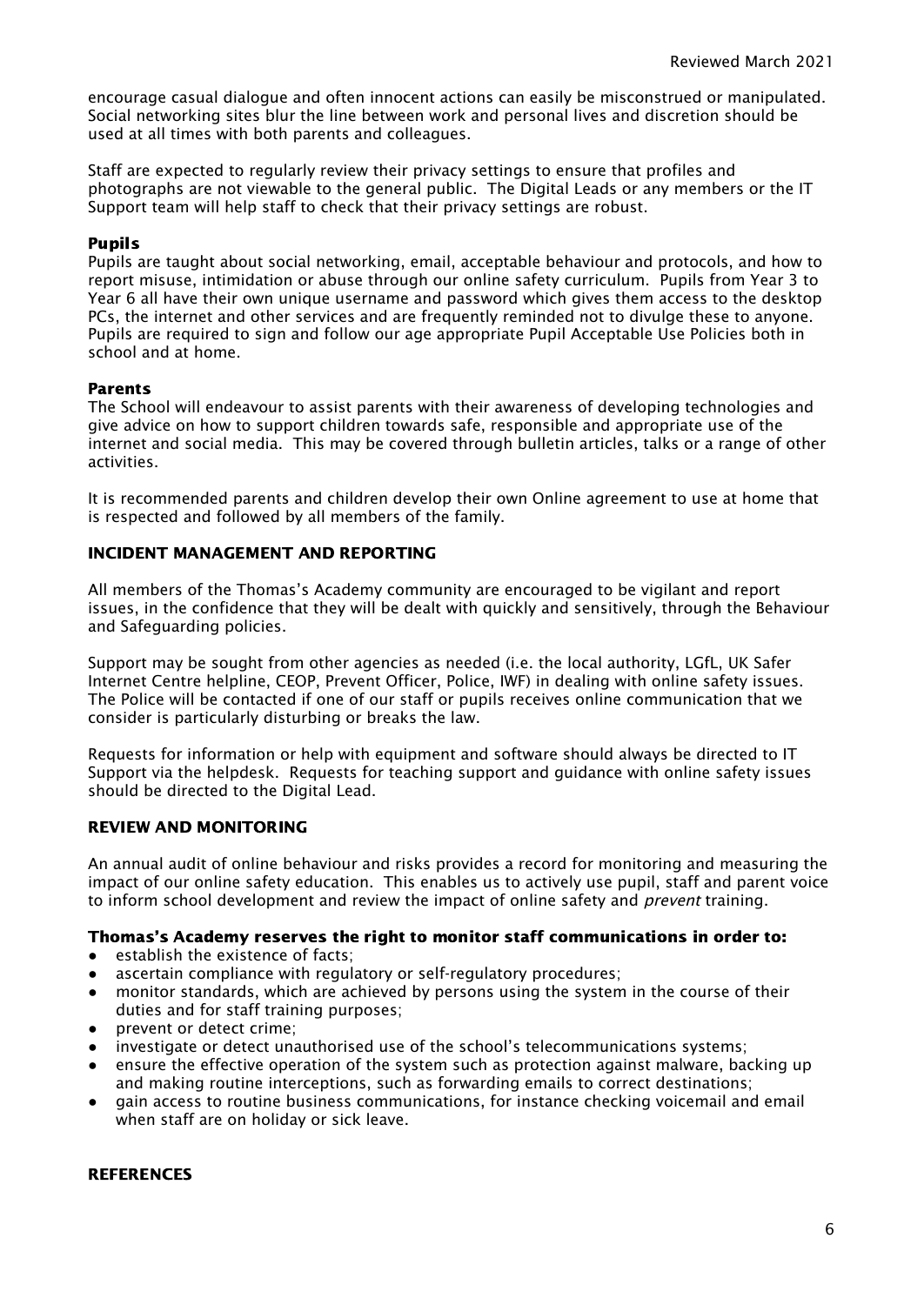This policy has been informed by: HM Gov Data Protection Act (1998 and 2018) DfE statutory guidance 'Keeping Children Safe in Education (September 2019) HM Gov Investigatory Powers Act (2016 DfE advice 'The Prevent Duty' (June 2015) from The Counter-Terrorism and Security Act (2015) NSPCC: 'Younger children and social networking sites: a blind spot' (2013) HM Gov The School Information (England) (Amendment) Regulations (2012) HM Gov The Education and Inspections Act (2006 and 2011) UK Council for Child Internet Safety (UKCCIS) ( est 2010) HM Gov Racial and Religious Hatred Act (2006) HM Gov Communications Act (2003) HM Gov Sexual Offences Act (2003) HM Gov The Education Act (2002, Sections 157 and 175) HM Gov Criminal Justice & Public Order Act (1994) HM Gov Malicious Communications Act (1988) HM Gov Public Order Act (1986) HM Gov Telecommunications Act (1984) HM Gov Computer Misuse Act (1990) HM Gov Obscene Publications Act (1959 and 1964)

## See also: Anti-bullying Policy, Behaviour Policy, ICT Acceptable Use Policy and Agreements, Personal Devices and Photography Policy, Safeguarding and Child Protection Policy

| This policy will be reviewed annually        |     |                                                                                                      |                 |  |  |  |
|----------------------------------------------|-----|------------------------------------------------------------------------------------------------------|-----------------|--|--|--|
| Latest TLDS Review: January<br>2020          | Bv: | Joanna Copland, Vice Principal, Michael<br>Swart, Director of IT Operations, Digital<br>Leads        | Changes<br>made |  |  |  |
| Latest Academy Version:<br><b>March 2021</b> | By: | Miles Chester, Executive Head, Suzanne Kelly, Associate Head<br>and Stephanie Chambers, Digital Lead |                 |  |  |  |
| Edited                                       | By: | Stephanie Chambers, Digital Lead and Suzanne Kelly Associate<br><b>Head Teacher</b>                  |                 |  |  |  |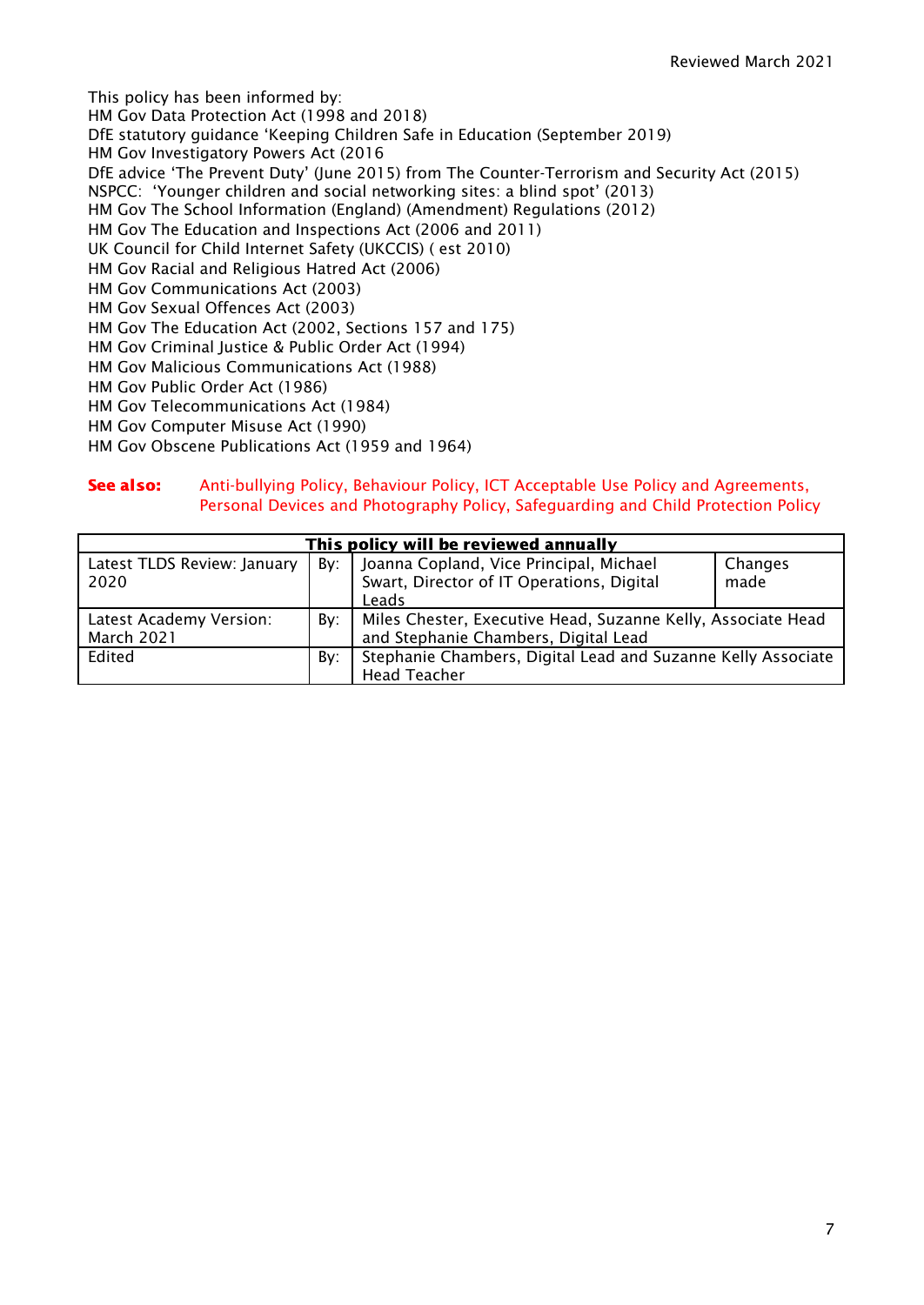Appendix 1: Guidance on internet restrictions Appendix 2: Guidance on usage of communication devices Appendix 3: Online Safety Incident Flowchart

# ONLINE SAFETY POLICY APPENDIX 1

#### INTERNET USAGE RESTRICTIONS

The school believes that the activities referred to in the following section would be inappropriate in a school context and that users, as defined below, should not engage in these activities in school or outside school when using school equipment or systems. The school policy restricts certain Internet usage as follows:

| <b>User Actions</b>                                                                                                                                                                      |                                                                                                                                                           | Acc<br>ept<br>abl<br>e | Acce<br>ptabl<br>e at<br>certai<br>$\mathsf{n}$<br>times | Una<br>cce<br>pta<br>ble.  | Unac<br>cept<br>able<br>and<br>illeg<br>al |
|------------------------------------------------------------------------------------------------------------------------------------------------------------------------------------------|-----------------------------------------------------------------------------------------------------------------------------------------------------------|------------------------|----------------------------------------------------------|----------------------------|--------------------------------------------|
| Users shall not<br>visit Internet<br>sites, make,<br>post, download,<br>upload, data<br>transfer,<br>communicate or<br>pass on,<br>material,                                             | child sexual abuse images                                                                                                                                 |                        |                                                          |                            | V                                          |
|                                                                                                                                                                                          | promotion or conduct of illegal acts, eg under the child<br>protection, obscenity, computer misuse and fraud legislation                                  |                        |                                                          |                            |                                            |
|                                                                                                                                                                                          | adult material that potentially breaches the Obscene<br>Publications Act in the UK                                                                        |                        |                                                          |                            |                                            |
|                                                                                                                                                                                          | criminally racist material in UK                                                                                                                          |                        |                                                          |                            | V                                          |
|                                                                                                                                                                                          | Pornography                                                                                                                                               |                        |                                                          | V                          |                                            |
|                                                                                                                                                                                          | promotion of any kind of discrimination                                                                                                                   |                        |                                                          | V                          |                                            |
| remarks.                                                                                                                                                                                 | promotion of racial or religious hatred                                                                                                                   |                        |                                                          | $\boldsymbol{\nu}$         |                                            |
| proposals or<br>comments that                                                                                                                                                            | threatening behaviour, including promotion of physical<br>violence or mental harm                                                                         |                        |                                                          | V                          |                                            |
| contain or relate<br>to:                                                                                                                                                                 | any other information which may be offensive to colleagues<br>or breaches the integrity of the ethos of the school or brings<br>the school into disrepute |                        |                                                          | V                          |                                            |
|                                                                                                                                                                                          | Using school systems to run a private business                                                                                                            |                        |                                                          | V                          |                                            |
| Use systems, applications, websites or other mechanisms that bypass the<br>filtering or other safeguards employed by SWGfL and / or the school                                           |                                                                                                                                                           |                        |                                                          | V                          |                                            |
| Uploading, downloading or transmitting commercial software or any copyrighted<br>materials belonging to third parties, without the necessary licensing permissions                       |                                                                                                                                                           |                        |                                                          | $\boldsymbol{\mathcal{U}}$ |                                            |
| Revealing or publicising confidential or proprietary information (eg financial /<br>personal information, databases, computer / network access codes and<br>passwords)                   |                                                                                                                                                           |                        |                                                          | V                          |                                            |
|                                                                                                                                                                                          | Creating or propagating computer viruses or other harmful files                                                                                           |                        |                                                          | $\boldsymbol{\nu}$         |                                            |
| Carrying out sustained or instantaneous high volume network traffic<br>(downloading / uploading files) that causes network congestion and hinders<br>others in their use of the Internet |                                                                                                                                                           |                        |                                                          | V                          |                                            |
| Online gaming (educational)                                                                                                                                                              |                                                                                                                                                           |                        | $\boldsymbol{\nu}$                                       |                            |                                            |
| Online gaming (non-educational)                                                                                                                                                          |                                                                                                                                                           |                        |                                                          | V                          |                                            |
| Online gambling                                                                                                                                                                          |                                                                                                                                                           |                        |                                                          | ✓                          |                                            |
| Online shopping / commerce                                                                                                                                                               |                                                                                                                                                           |                        | $\checkmark$                                             |                            |                                            |
| File sharing                                                                                                                                                                             |                                                                                                                                                           |                        | $\checkmark$                                             |                            |                                            |
| Use of social networking sites                                                                                                                                                           |                                                                                                                                                           |                        | $\boldsymbol{\nu}$                                       |                            |                                            |
|                                                                                                                                                                                          | Use of video broadcasting eg Youtube                                                                                                                      |                        |                                                          |                            |                                            |
|                                                                                                                                                                                          |                                                                                                                                                           |                        |                                                          |                            |                                            |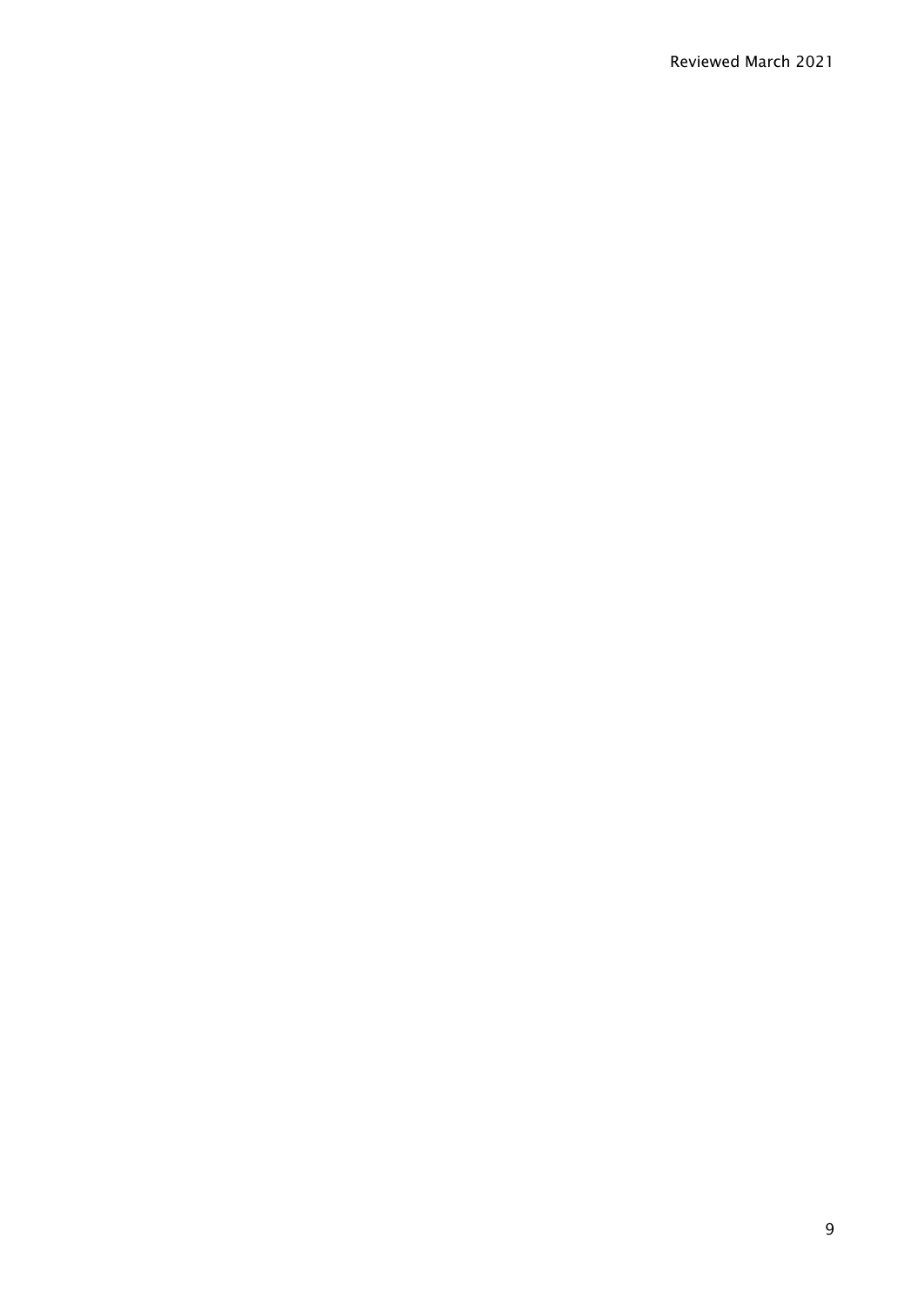# ONLINE SAFETY POLICY APPENDIX 2

# **COMMUNICATIONS**

|                                                                    | <b>Staff and other</b><br>adults |                                                          |                           | <b>Pupils</b> |                                                    |                           |  |
|--------------------------------------------------------------------|----------------------------------|----------------------------------------------------------|---------------------------|---------------|----------------------------------------------------|---------------------------|--|
| <b>Communication Technologies that are accepted</b><br>in school   | Allo<br>wed                      | Allo<br>wed<br>at<br>cert<br>ain<br>time<br>$\mathsf{S}$ | <b>Not</b><br>allo<br>wed | Allow<br>ed   | Allow<br>ed<br>with<br>staff<br>perm<br>issio<br>n | <b>Not</b><br>allow<br>ed |  |
| Mobile phones may be brought to school                             | $\boldsymbol{\nu}$               |                                                          |                           |               | V                                                  |                           |  |
| Use of mobile phones in lessons                                    |                                  |                                                          | V                         |               |                                                    |                           |  |
| Use of mobile phones in social time                                |                                  | $\boldsymbol{\nu}$                                       |                           |               |                                                    | V                         |  |
| Taking photos on mobile phones                                     |                                  | V                                                        |                           |               |                                                    |                           |  |
| Taking photos on camera devices                                    | V                                |                                                          |                           |               | V                                                  |                           |  |
| Use of hand held devices eg PDAs, PSPs                             |                                  | ✓                                                        |                           |               | V                                                  |                           |  |
| Use of personal email addresses in school, or on<br>school network |                                  | V                                                        |                           |               | V                                                  |                           |  |
| Use of school email for personal emails                            |                                  |                                                          | V                         |               | V                                                  |                           |  |
| Use of chat rooms / facilities                                     |                                  | V                                                        |                           |               |                                                    | V                         |  |
| Use of instant messaging                                           |                                  | V                                                        |                           |               |                                                    |                           |  |
| Use of social networking sites                                     |                                  | V                                                        |                           |               | $\checkmark$                                       |                           |  |
| Use of blogs                                                       |                                  | $\checkmark$                                             |                           |               | $\checkmark$                                       |                           |  |
| Use of forums                                                      | V                                |                                                          |                           | V             |                                                    |                           |  |